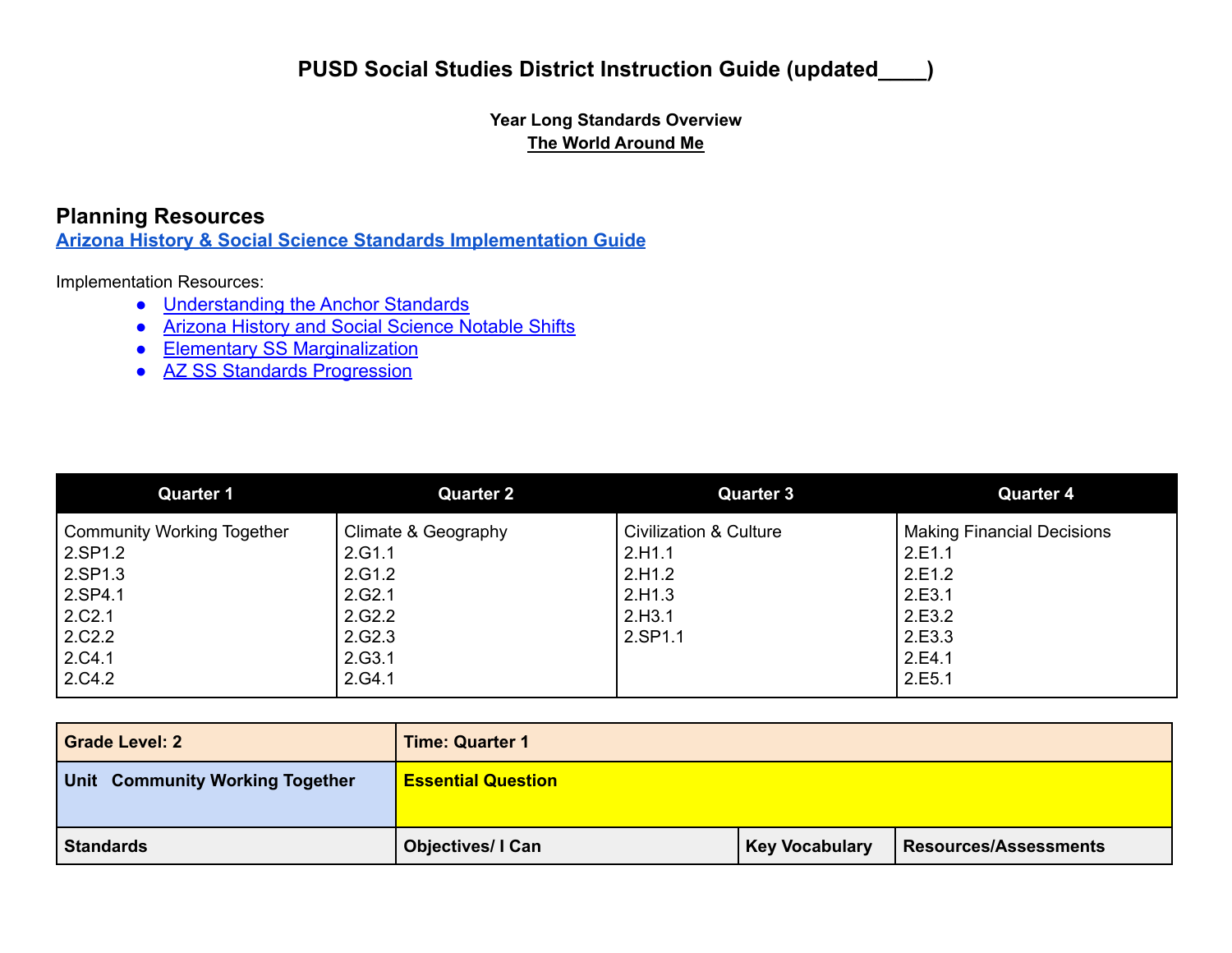| <b>Chronological reasoning requires</b><br>understanding processes of change<br>and continuity over time, which means<br>assessing similarities and differences<br>between historical periods and<br>between the past and present.<br>2.SP1.2 Understand how events of the<br>past affect students' lives and community.<br>2.SPI.3 Generate questions about<br>individuals and groups who shaped a | • I can relate how events of the past affect<br>students' lives and community.<br>• I can compare past and present roles<br>within the community.<br>· I can generate questions about a<br>historical figure who made changes to the<br>community, or world.<br>• I can predict the decisions made leading<br>up to a certain event.<br>• I can identify the country's leaders and<br>their role. | historical events<br>affect generate<br>significant<br>decisions cause<br>effect event<br>predict roles<br>responsibilities<br>people in authority<br>community<br>involvement<br>volunteer rules | <b>Reading Street Stories</b><br>Dear Juno<br>A Weed is a Flower<br>Rosa and Blanca<br>Think Law-TpT lessons based on<br>Fairy Tales, law related, rules |
|-----------------------------------------------------------------------------------------------------------------------------------------------------------------------------------------------------------------------------------------------------------------------------------------------------------------------------------------------------------------------------------------------------|---------------------------------------------------------------------------------------------------------------------------------------------------------------------------------------------------------------------------------------------------------------------------------------------------------------------------------------------------------------------------------------------------|---------------------------------------------------------------------------------------------------------------------------------------------------------------------------------------------------|----------------------------------------------------------------------------------------------------------------------------------------------------------|
| significant historical changes.<br>Thinking within the discipline involves                                                                                                                                                                                                                                                                                                                          | • I can describe the roles of people and<br>their responsibilities.                                                                                                                                                                                                                                                                                                                               | laws problem<br>social norms                                                                                                                                                                      |                                                                                                                                                          |
| the ability to analyze relationships<br>among causes and effects and to<br>create and support arguments using<br>relevant evidence.<br>2.SP4.1 Generate possible reasons for an<br>event or development.                                                                                                                                                                                            | • I can explain how community<br>involvement makes a difference in the<br>world.<br>• I can identify social norms within different<br>locations.<br>. I can explain why people follow the rules.                                                                                                                                                                                                  | public                                                                                                                                                                                            | <b>Rules</b><br><b>Lesson 1</b><br><b>Lesson 2</b>                                                                                                       |
| 2.SP4.2 Select which reasons might be<br>more likely than others to explain an event<br>or development.<br>Citizens have individual rights, roles,<br>and responsibilities.<br>2.C2.1 Describe roles and responsibilities<br>of people in authority within our country<br>and world.                                                                                                                |                                                                                                                                                                                                                                                                                                                                                                                                   |                                                                                                                                                                                                   | <b>Community Helpers</b><br>Lesson 1.<br>Lesson 2.<br>Lesson 3,<br>Lesson 4,<br><b>Lesson 5</b><br><b>Extensions: class collage,</b>                     |
| 2.C2.2 Explain how all people, not just<br>official leaders, play important roles in the<br>world.<br>Process, rules, and laws direct how<br>individuals are governed and how<br>society addresses problem.<br>2.C4.1 Explain how people work together<br>to identify and solve problems within our<br>world.<br>2.C4.2 Explain how rules function in public                                        |                                                                                                                                                                                                                                                                                                                                                                                                   |                                                                                                                                                                                                   | class bulletin board,<br>community helper hats<br>Resources:<br>Readworks.org<br><b>Think Law</b>                                                        |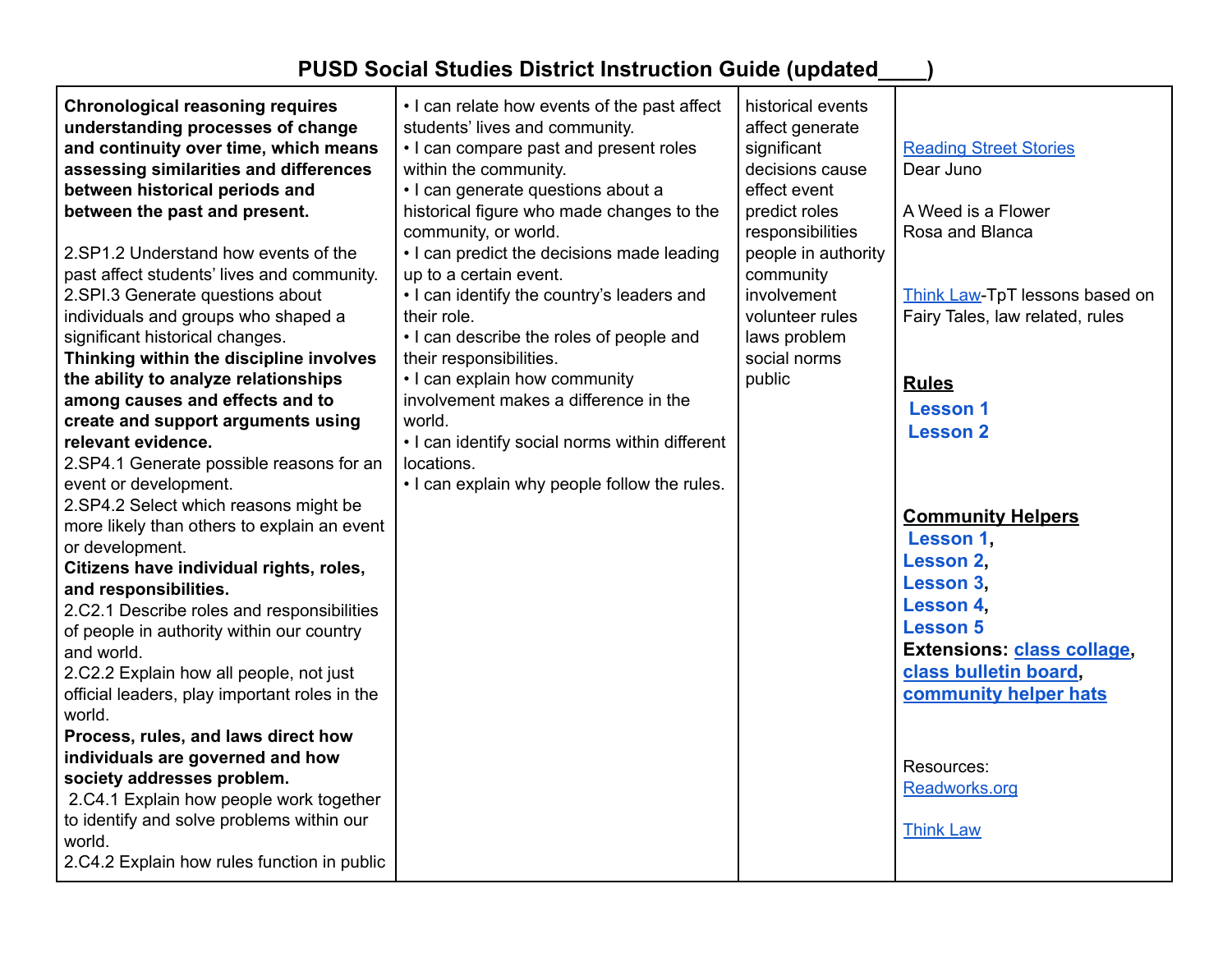| settings. |  |  |
|-----------|--|--|
|           |  |  |

| <b>Grade Level: 2</b>                                                                                                                                                                                                                                                                                                                                                                                                                                                                                                                                                                                                                                                                                                                                                                                                                                                                                                                    | <b>Time: Quarter 2</b>                                                                                                                                                                                                                                                                                                                                                                                                                                                                                                                                                                                                                                                                                                                                                                                                                                                                                                                      |                                                                                                                                                                                                                                                                                |                                                                                                                                                                                                                                        |
|------------------------------------------------------------------------------------------------------------------------------------------------------------------------------------------------------------------------------------------------------------------------------------------------------------------------------------------------------------------------------------------------------------------------------------------------------------------------------------------------------------------------------------------------------------------------------------------------------------------------------------------------------------------------------------------------------------------------------------------------------------------------------------------------------------------------------------------------------------------------------------------------------------------------------------------|---------------------------------------------------------------------------------------------------------------------------------------------------------------------------------------------------------------------------------------------------------------------------------------------------------------------------------------------------------------------------------------------------------------------------------------------------------------------------------------------------------------------------------------------------------------------------------------------------------------------------------------------------------------------------------------------------------------------------------------------------------------------------------------------------------------------------------------------------------------------------------------------------------------------------------------------|--------------------------------------------------------------------------------------------------------------------------------------------------------------------------------------------------------------------------------------------------------------------------------|----------------------------------------------------------------------------------------------------------------------------------------------------------------------------------------------------------------------------------------|
| <b>Unit</b><br><b>Climate and Geography</b>                                                                                                                                                                                                                                                                                                                                                                                                                                                                                                                                                                                                                                                                                                                                                                                                                                                                                              | <b>Essential Question</b>                                                                                                                                                                                                                                                                                                                                                                                                                                                                                                                                                                                                                                                                                                                                                                                                                                                                                                                   |                                                                                                                                                                                                                                                                                |                                                                                                                                                                                                                                        |
| <b>Standards</b>                                                                                                                                                                                                                                                                                                                                                                                                                                                                                                                                                                                                                                                                                                                                                                                                                                                                                                                         | <b>Objectives/ I Can</b>                                                                                                                                                                                                                                                                                                                                                                                                                                                                                                                                                                                                                                                                                                                                                                                                                                                                                                                    | <b>Key Vocabulary</b>                                                                                                                                                                                                                                                          | <b>Resources/Assessments</b>                                                                                                                                                                                                           |
| The use of geographic representations<br>and tools help individuals understand<br>their world.<br>2.G1.1 Use and construct maps, graphs,<br>and other geographic representations of<br>familiar and unfamiliar places in the world:<br>and locate physical and human features.<br>Key physical features include but are not<br>limited to seven continents, oceans, lakes,<br>rivers, mountain ranges, coasts, seas, and<br>deserts<br>Key human features include but are not<br>limited to equator, hemispheres, North and<br>South Poles, cities, states, countries,<br>regions, and landmarks<br>2.G1.2 Use maps, globes, and other<br>simple geographic models to identify and<br>explain cultural and environmental<br>characteristics of places in the world<br>based on stories shared.<br>Human-environment interactions are<br>essential aspects of human life in all<br>societies.<br>2.G2.1 Explain how weather, climate, and | • I can construct a map of a familiar place<br>(e.g., school, home, neighborhood,<br>fictional place)<br>· I can label map which includes a title,<br>compass rose, symbols, = and key<br>(legend)<br>. I can construct tally charts and<br>pictographs to display geographic<br>information. (e.g., birthplace-city or state)<br>• I can locate physical features.<br>(continents, oceans, rivers, lake mountain<br>ranges, coasts, seas, desert.)<br>· I can locate human features (equator,<br>northern and southern hemispheres, north,<br>south poles, city, state, and country)<br>• I can explain that people and cultures in<br>a place help to define a place: languages,<br>where people settle, how people get from<br>place to place, how money is exchanged,<br>and government.<br>• I can explain certain things in the<br>environment help to define a place:<br>weather, temperature, land, soil, plant and<br>animal life. | map key legend<br>topography<br>continents<br>countries<br>oceans<br>rivers<br>lakes<br>mountains<br>coasts<br>Seas<br>islands<br>equator<br>northern<br>southern<br>eastern<br>western<br>hemispheres<br>poles<br>weather<br>temperature<br>climate<br>land<br>soil<br>plants | <b>Geography</b><br>Lesson 1,<br>Lesson 2.<br><b>Lesson 3.</b><br>Lesson 4.<br><b>Lesson 5.</b><br>Lesson 6.<br><b>Lesson 7</b><br>Extensions: tpt map mini<br>book, tpt make a map, paint<br>AZ, desert paintings, tpt<br>desert poem |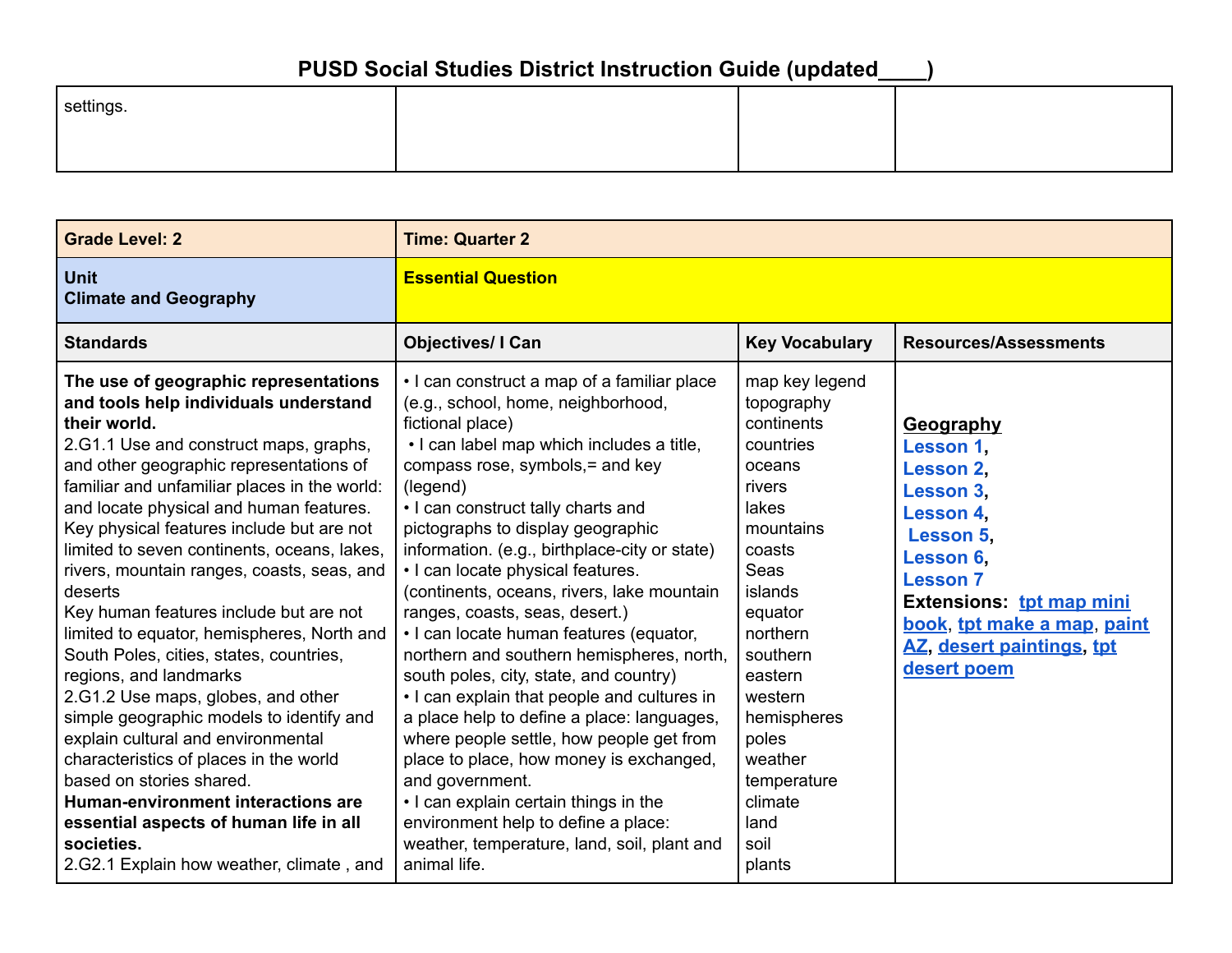| other environmental characteristics affect<br>people's lives in a place or region being<br>studied.<br>2.G1.2 Describe how human activities<br>affect the communities and the<br>environment of places or regions.<br>2.G2.3 Describe the positive and negative<br>effects of using natural resources.<br>Examining human population and<br>movement helps individuals<br>understand past, present, and future<br>conditions on Earth's surface.<br>2.G3.1 Explain why and how people,<br>goods, and ideas move from place to<br>place. Key concepts include but are not<br>limited to transportation, trade,<br>immigration, migration, and<br>communication<br><b>Global interconnections and spatial</b><br>patterns are a necessary part of | • I can describe types of weather, climate,<br>and other environmental characteristics<br>• I can describe different region and<br>weather, climate, and environmental<br>characteristics.<br>• I can discuss pollution, climate change,<br>genetic modification, ocean acidification,<br>deforestation, ozone depletion,<br>• I can identify differences among natural<br>resources (e.g. water, soil, and wood).<br>. I can connect resources to the idea of<br>why animals migrate.<br>• I can explain why certain regions trade<br>with others. I can identify different types of<br>transportation used to move goods.<br>• I can explain why people moved from<br>one place to another.<br>• I can identify different culture and<br>traditions within the community. | animals<br>demographic<br>region<br>characteristics<br>landforms<br>pollution<br>climate change<br>smog<br>acidification<br>air quality<br>water quality<br>migration patterns<br>barter<br>trade<br>exchange<br>map<br>key<br>legend<br>topography<br>continent<br>weather | <b>Culture and Traditions-Christmas</b><br><b>Around The World</b><br><b>Holidays Around the World</b><br>Resources:<br>Readworks.org<br><b>Think Law</b> |
|-------------------------------------------------------------------------------------------------------------------------------------------------------------------------------------------------------------------------------------------------------------------------------------------------------------------------------------------------------------------------------------------------------------------------------------------------------------------------------------------------------------------------------------------------------------------------------------------------------------------------------------------------------------------------------------------------------------------------------------------------|-----------------------------------------------------------------------------------------------------------------------------------------------------------------------------------------------------------------------------------------------------------------------------------------------------------------------------------------------------------------------------------------------------------------------------------------------------------------------------------------------------------------------------------------------------------------------------------------------------------------------------------------------------------------------------------------------------------------------------------------------------------------------------|-----------------------------------------------------------------------------------------------------------------------------------------------------------------------------------------------------------------------------------------------------------------------------|-----------------------------------------------------------------------------------------------------------------------------------------------------------|
| geographic reasoning.<br>2.G4.1 Identify different physical and                                                                                                                                                                                                                                                                                                                                                                                                                                                                                                                                                                                                                                                                                 |                                                                                                                                                                                                                                                                                                                                                                                                                                                                                                                                                                                                                                                                                                                                                                             | temperature<br>climate                                                                                                                                                                                                                                                      |                                                                                                                                                           |
| cultural regions in the world.                                                                                                                                                                                                                                                                                                                                                                                                                                                                                                                                                                                                                                                                                                                  |                                                                                                                                                                                                                                                                                                                                                                                                                                                                                                                                                                                                                                                                                                                                                                             |                                                                                                                                                                                                                                                                             |                                                                                                                                                           |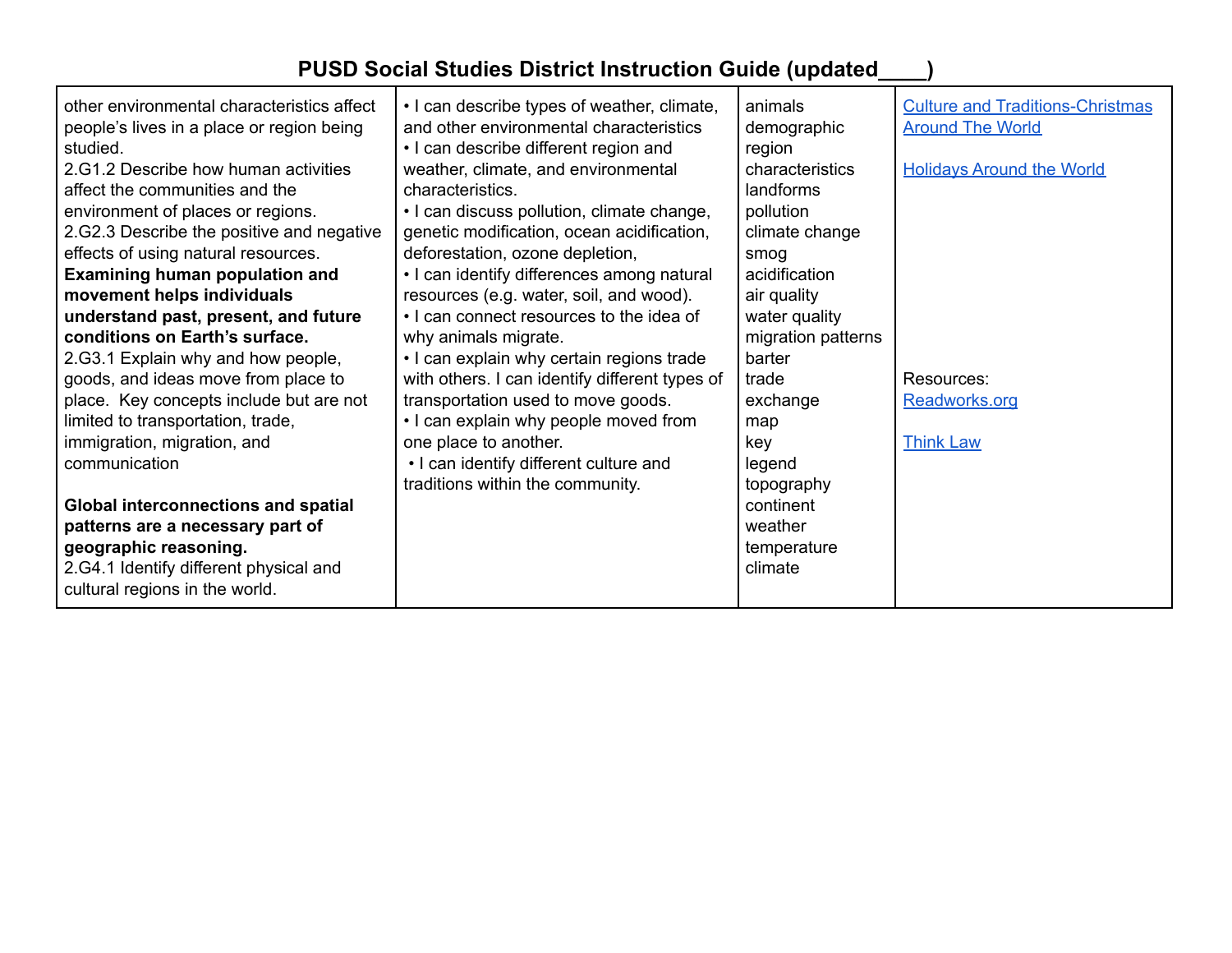| <b>Grade Level: 2</b>                                                                                                                                                                                                                                                                                                                                                                                                                                                                                                                                                                                                                                                                                                                                                                                                                                                                                                                                                                                                                               | <b>Time: Quarter 3</b>                                                                                                                                                                                                                                                                                                                                                                                                                      |                                                                                                                                                                                                                                                                        |                                                                                                                                                                                                                      |  |
|-----------------------------------------------------------------------------------------------------------------------------------------------------------------------------------------------------------------------------------------------------------------------------------------------------------------------------------------------------------------------------------------------------------------------------------------------------------------------------------------------------------------------------------------------------------------------------------------------------------------------------------------------------------------------------------------------------------------------------------------------------------------------------------------------------------------------------------------------------------------------------------------------------------------------------------------------------------------------------------------------------------------------------------------------------|---------------------------------------------------------------------------------------------------------------------------------------------------------------------------------------------------------------------------------------------------------------------------------------------------------------------------------------------------------------------------------------------------------------------------------------------|------------------------------------------------------------------------------------------------------------------------------------------------------------------------------------------------------------------------------------------------------------------------|----------------------------------------------------------------------------------------------------------------------------------------------------------------------------------------------------------------------|--|
| <b>Unit</b><br><b>Civilization and Culture</b>                                                                                                                                                                                                                                                                                                                                                                                                                                                                                                                                                                                                                                                                                                                                                                                                                                                                                                                                                                                                      | <b>Essential Question</b>                                                                                                                                                                                                                                                                                                                                                                                                                   |                                                                                                                                                                                                                                                                        |                                                                                                                                                                                                                      |  |
| <b>Standards</b>                                                                                                                                                                                                                                                                                                                                                                                                                                                                                                                                                                                                                                                                                                                                                                                                                                                                                                                                                                                                                                    | <b>Objectives/ I Can</b>                                                                                                                                                                                                                                                                                                                                                                                                                    | <b>Key Vocabulary</b>                                                                                                                                                                                                                                                  | <b>Resources/Assessments</b>                                                                                                                                                                                         |  |
| The development of civilizations,<br>societies, cultures, and innovations<br>have influenced history and continue to<br>impact the modern world.<br>2.H1.1 Explain how individuals can make<br>contributions to a civilization and/or culture<br>in place or region studied.<br>2.H1.2 Using primary and secondary<br>sources, compare civilizations and/or<br>cultures around the world and how they<br>have changed over time in a place or<br>region studied.<br>2.H1.3 Examine developments from the<br>civilization and/or culture in place or region<br>studied<br>Economic, political, and religious ideas<br>and institutions have influenced history<br>and continue to shape the modern<br>world.<br>2.H3.1 Generate questions about the<br>institutions and belief systems of different<br>societies. Key concepts include but are<br>not limited to religion, governments,<br>economic systems, and education.<br><b>Chronological reasoning requires</b><br>understanding processes of change<br>and continuity over time, which means | • I can recognize how art (e.g., porcelain,<br>poetry), architecture (e.g., pagodas,<br>temples), and inventions (e.g., paper,<br>fireworks) contributed to the development<br>of their own and later civilizations.<br>• I can understand the difference between<br>a primary and secondary source.<br>• I can explain how culture impacts the<br>development of civilizations.<br>• I can create a timeline of events within a<br>region. | contributions<br>civilizations<br>culture<br>development<br>primary secondary<br>region belief<br>systems societies<br>religion<br>government<br>economic systems<br>education<br>sequence<br>chronological<br>events similarities<br>differences<br>historical events | Lesson 1<br>Article of the Day<br>Invention of Paper<br>The Teaching of Confucius<br>China and Silk<br><b>Lesson 2</b><br>What is culture<br>Lesson 3<br>Timeline<br>Resources:<br>Readworks.org<br><b>Think Law</b> |  |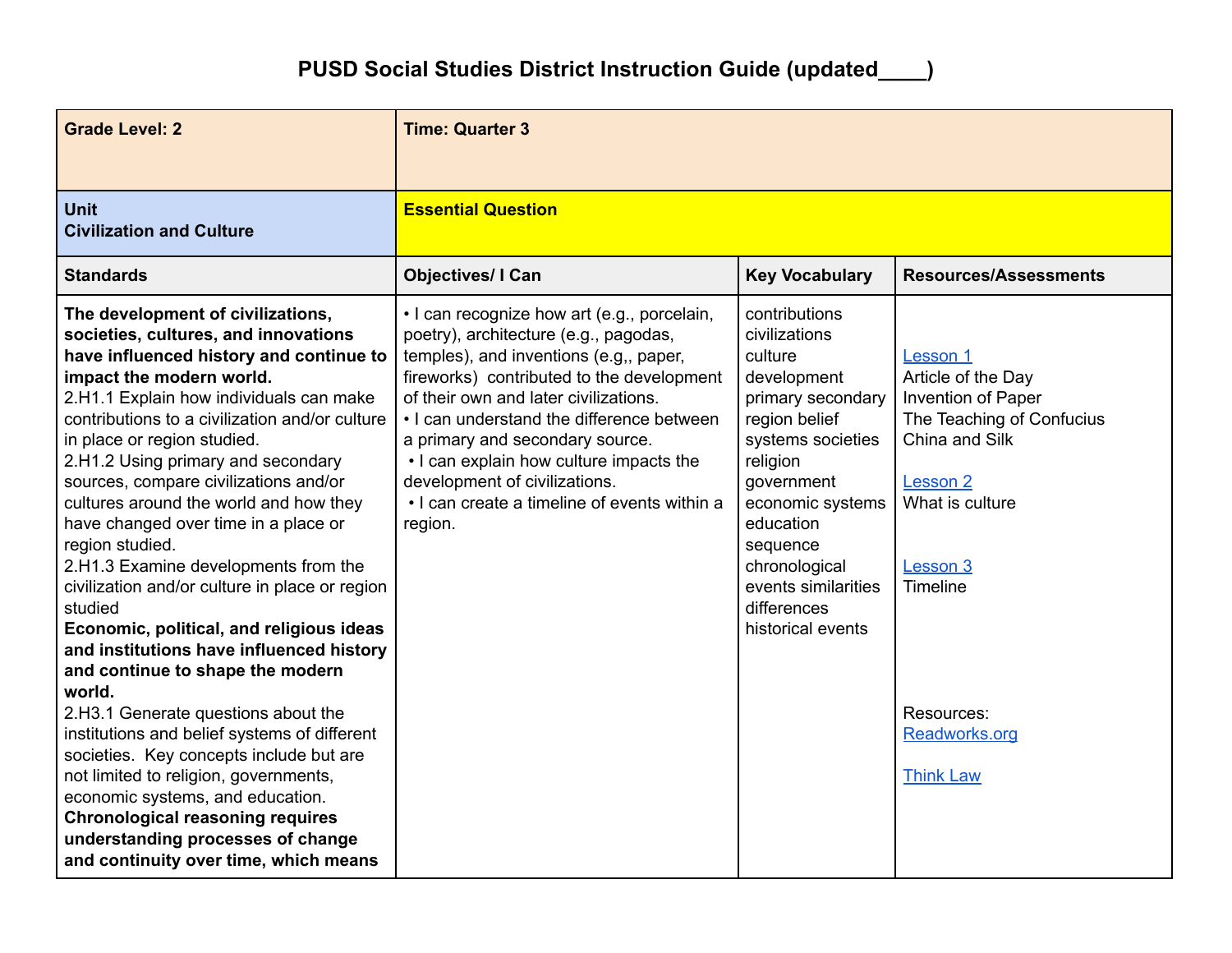| assessing similarities and differences<br>between historical periods and<br>between the past and present. |  |  |
|-----------------------------------------------------------------------------------------------------------|--|--|
| 2.SP1.1 Create a chronological sequence<br>of multiple events.                                            |  |  |

| <b>Grade Level: 2</b>                                                                                                                                                                                                                                                                                                           | <b>Time: Quarter 4</b>                                                                                                                                                                                                                                                                                                                                                                |                                                                                                                                            |                                                                                                                                                                                                                       |  |
|---------------------------------------------------------------------------------------------------------------------------------------------------------------------------------------------------------------------------------------------------------------------------------------------------------------------------------|---------------------------------------------------------------------------------------------------------------------------------------------------------------------------------------------------------------------------------------------------------------------------------------------------------------------------------------------------------------------------------------|--------------------------------------------------------------------------------------------------------------------------------------------|-----------------------------------------------------------------------------------------------------------------------------------------------------------------------------------------------------------------------|--|
| <b>Unit</b><br><b>Making Financial Decisions</b>                                                                                                                                                                                                                                                                                | <b>Essential Question</b>                                                                                                                                                                                                                                                                                                                                                             |                                                                                                                                            |                                                                                                                                                                                                                       |  |
| <b>Standards</b>                                                                                                                                                                                                                                                                                                                | <b>Objectives/ I Can</b>                                                                                                                                                                                                                                                                                                                                                              | <b>Key Vocabulary</b>                                                                                                                      | <b>Resources/Assessments</b>                                                                                                                                                                                          |  |
| A financially literate individual<br>understands how to manage income,<br>spending, and investment.<br>2.E1.1 Identify different occupations and<br>skills needed in a global economy.<br>2E1.2 Describe reasons to save or spend                                                                                               | . I can discuss how people can be both<br>producers and consumers of goods and<br>services.<br>• I can recognize that people trade for<br>goods and services.<br>• I can recognize that some goods are                                                                                                                                                                                | producers<br>consumer<br>goods<br>services<br>costs<br>benefits                                                                            | Readworks.org<br>Lesson 1<br>Consumers and producers<br>Lesson <sub>2</sub>                                                                                                                                           |  |
| money.                                                                                                                                                                                                                                                                                                                          | made in the local community and some<br>are made in other parts of the world.                                                                                                                                                                                                                                                                                                         | personal savings<br>income                                                                                                                 | Trade for goods and services                                                                                                                                                                                          |  |
| Individuals and institutions are<br>interdependent within market systems.<br>2.E3.1 Identify and describe the goods<br>and services that are produced around the<br>world.<br>2.E3.2 Explain how people around the<br>world earn income.<br>2.E3.3 Explain how people can be<br>producers and consumers in a global<br>economy. | • I can discuss the costs and benefits of<br>personal savings.<br>• I can understand income, spending, and<br>investment.<br>• I can compare the use of barter and<br>money in the exchange for goods and<br>services.<br>. I can describe different careers.<br>• I can understand how people work<br>together as the seller and buyer.<br>. I can describe how the following public | spending<br>investment<br>barter<br>money<br>exchange careers<br>seller<br>buyer<br>earn<br>global economy<br>public service<br>government | Lesson 3<br>Goods make in local Community<br>Article of the day<br><b>Personal Finance and Choices</b><br>Alexander that used to be Rich<br><b>Lesson 4 and Savings</b><br>Savings - make a bank<br>What is a budget? |  |
| The domestic economy is shaped by<br>interactions between government,                                                                                                                                                                                                                                                           | services serve the community: hospitals,<br>public transportation, law enforcement,                                                                                                                                                                                                                                                                                                   | institutions<br>community                                                                                                                  | What is a budget?, Savings,<br><b>Spending</b>                                                                                                                                                                        |  |